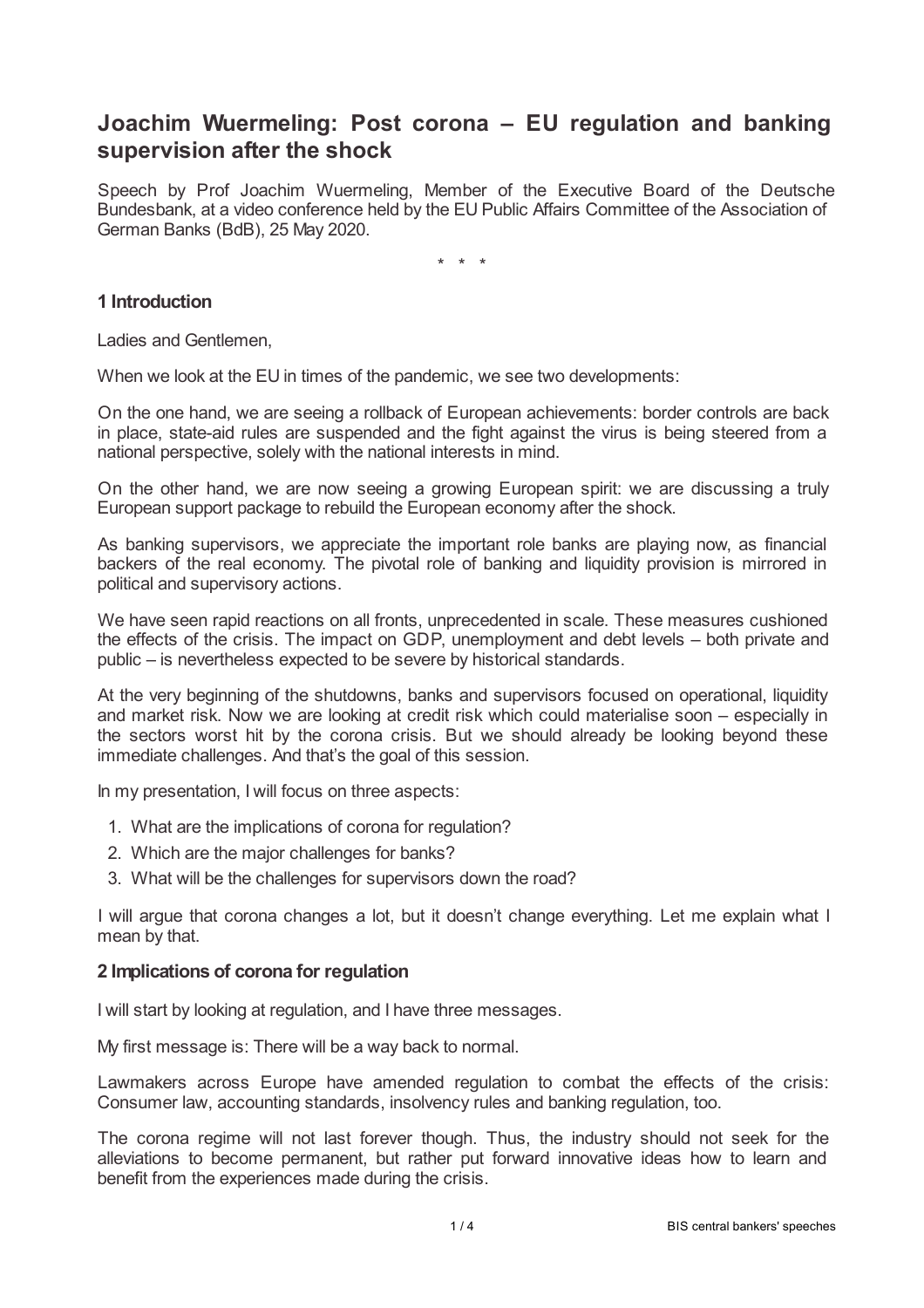My second message is: Postponed is not cancelled.

The crisis has proven the value of our reformed regulatory framework. However, there's one building block that is still missing: The Basel III finalisation package still needs to be implemented in the EU. It is of utmost importance that this process continues. Understandably, the European Commission has postponed its proposal for the implementation of Basel III. We currently expect to see it by the end of the year.

The important thing is that we don't compromise on the substance, and that the proposal is not diluted in the face of the corona crisis. A too mild implementation of Basel III in the EU would damage the consensus-based mechanism of internationally harmonised banking regulation – a mechanism that should be of utmost importance for us Europeans defending multilateralism.

Such a lenient implementation would give others a reason to diverge from the mutually agreed framework, too. It would not only jeopardise the international level playing field, it would also weaken the long-term resilience of the financial sector.

My third message is: In the aftermath, we will need to incorporate the lessons learned.

The regulatory improvements we made after past crises have proven vital in dealing with the current one. Therefore, this crisis should be no different. We should try and learn from it.

One aspect that has been raised is this: Are banking rules pro-cyclical? We already discussed this question at length after the last financial crisis. One outcome was the introduction of the countercyclical capital buffer. But I am open to discussing this question further, based on concrete and feasible proposals.

In this context, we should also consider whether we need new instruments or whether there are existing ones that we can make better use of, such as 'through-the-cycle' approaches for determining model inputs instead of 'point-in-time' ones.

With the crisis still unfolding, we have to wait and see what lessons we will need to learn and to what extent regulatory reform is required.

### **3 Major challenges for banks**

Let us now move on from regulation to banks themselves. Here, I want to touch upon two aspects.

First: Old challenges will be new challenges – but worse.

Even before the corona shock hit, European banks were not sitting comfortably: They faced low interest rates, low cost efficiency, low profitability and downside risks from Brexit and geopolitical uncertainties as well as a competitive market environment and a tendency towards consolidation.

For the moment, the corona crisis has taken centre stage. But the old challenges remain, and the pressure on banks to scrutinise their business models is mounting. This means that a successful bank must be able to fight on both fronts: They need to address immediate coronarelated issues and the longer-term issues related to the viability of their business model at the same time.

My second message probably doesn't come as a surprise: Digitalisation, digitalisation, digitalisation.

One of the most obvious side effects of the corona shutdown has been a boost for digitalisation. But let us be clear: The boost concerns only the use of technologies which have been around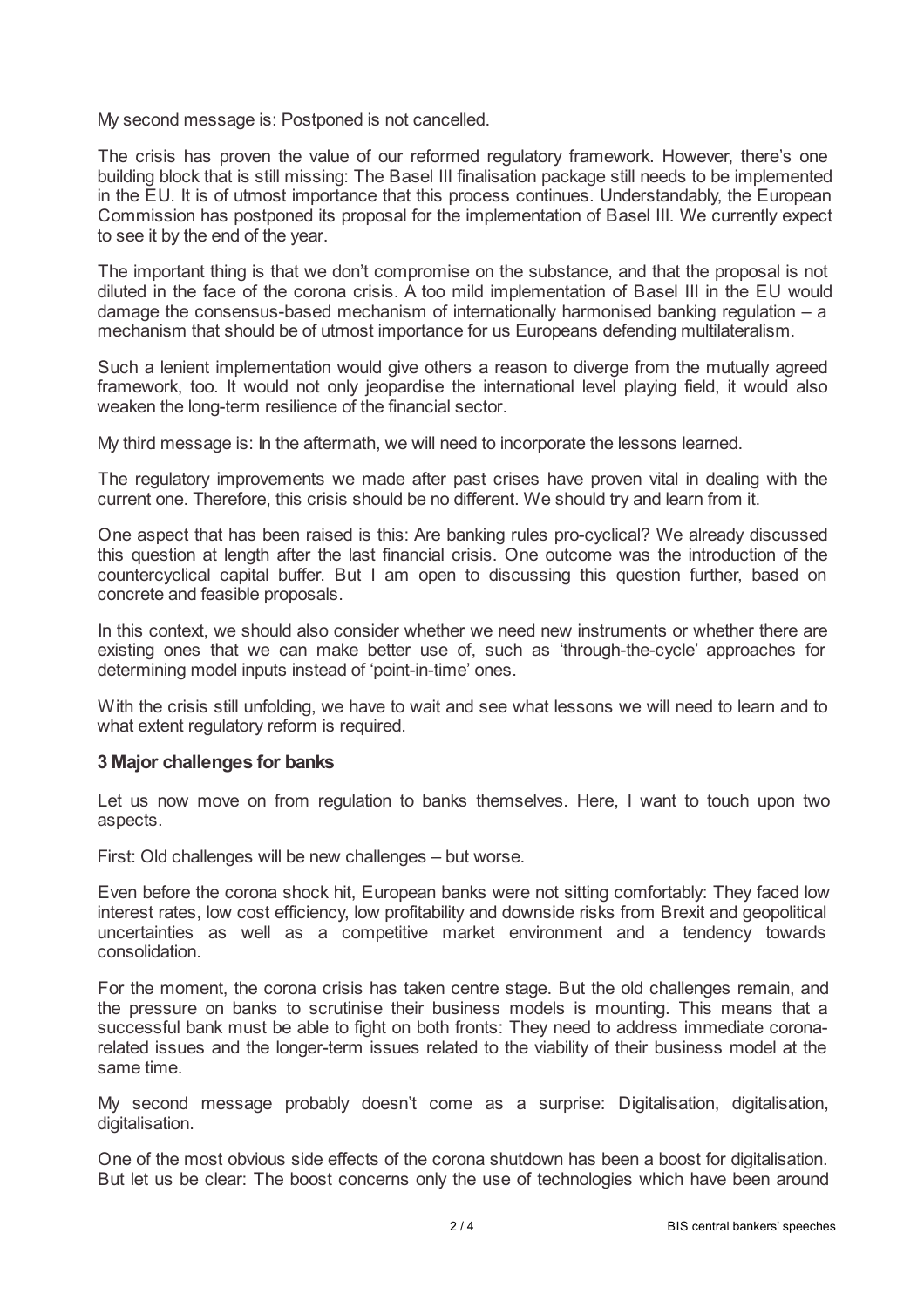since the last century, as payment by card, online banking, video calls.

The interesting things, though, happen in very different and much more sophisticated areas like artificial intelligence, back-office robotics, tokenisation of assets, cloud computing.

Here, the COVID-19 pandemic does not foster progress. But transformation will be quick and farreaching nevertheless.

### **4 Post corona: tasks down the road for banking supervisors**

Let us now turn to the challenges supervisors face. Andrea Enria recently pointed out that supervisory relief measures will remain in place for as long as needed. We will not suddenly flip the switch once the situation improves.

Nevertheless, banks should bear in mind that, like in regulation, there will be a transition back to normal in supervision at some point. In all our decisions, we had to strike a balance between the needs of the crisis and the requirements for resilient banks. And we will need to keep doing so in the future.

After the crisis, buffers will need to be replenished, and this will take longer when profitability is low – as is the case for many European banks.

The G20 finance ministers and central bank governors recently underlined the importance of not rolling back regulatory reforms – a message we strongly support. With this goal in mind, they have asked the Financial Stability Board to monitor the measures taken in the current crisis. The Basel Committee will support this task.

The crisis revealed a lot of room for improvement in our day-to-day work. For example, real-time monitoring of banks is essential when a crisis unfolds rapidly. Digital tools could help us a lot in that respect.

Supervision is to some extent still paper-based. This was an issue for our supervisors working remotely. Future supervision must be carried out paperless.

Furthermore, we observed that not everything has to be done on-site in the banks or in the offices. We will see a lot more supervisory tasks carried out remotely.

Let me finally touch upon our general stance towards digitalisation in the financial sector. I can assure you that supervisors don't want to get in the way of innovation in the financial sector. On the contrary, it is in our interest that innovation leads to better services, better risk management or lower administrative costs.

For example, cloud computing has emerged as a key technology for improving services. Last year's revised EBA guidelines on outsourcing arrangements were an essential step in creating planning security. To strengthen the position of banks relative to their service providers, pooled audits can provide the same quality as an individual audit, but much more efficiently.

Our approach to digitalisation is an enabling one, guided by three principles:

- openness to innovation;
- technology neutrality; and
- market neutrality

### **5 Conclusion**

Ladies and gentlemen,